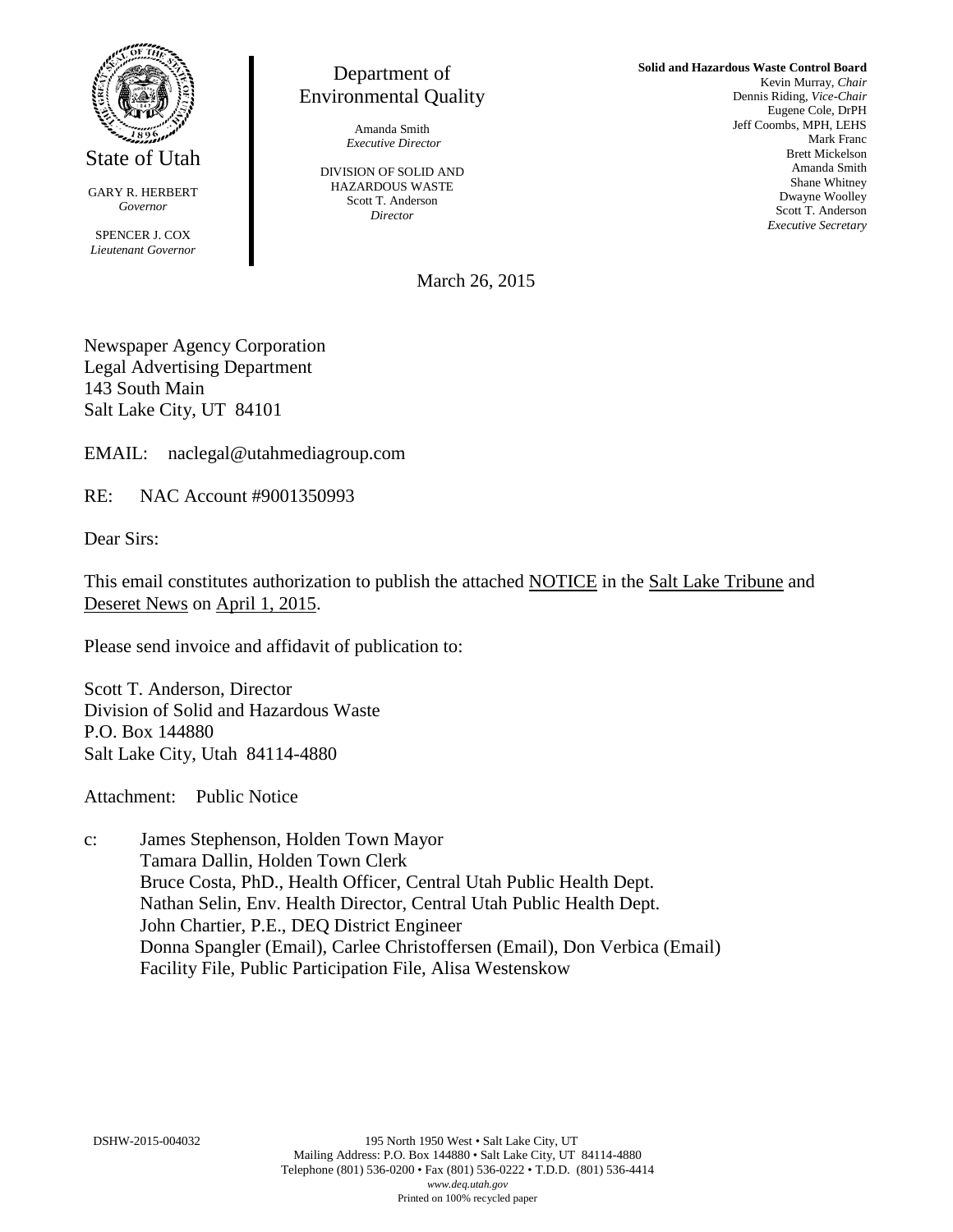

State of Utah

GARY R. HERBERT *Governor*

SPENCER J. COX *Lieutenant Governor*

Department of Environmental Quality

> Amanda Smith *Executive Director*

DIVISION OF SOLID AND HAZARDOUS WASTE Scott T. Anderson *Director*

**Solid and Hazardous Waste Control Board** Kevin Murray, *Chair* Dennis Riding, *Vice-Chair* Eugene Cole, DrPH Jeff Coombs, MPH, LEHS Mark Franc Brett Mickelson Amanda Smith Shane Whitney Dwayne Woolley Scott T. Anderson *Executive Secretary*

March 26, 2015

Millard County Chronicle Progress P.O. Box 249 Delta, Utah 84624

[legals@millardccp.com](mailto:legals@millardccp.com)

Dear Sirs:

This email constitutes authorization to publish the attached NOTICE in the Chronicle Progress on April 1, 2015.

Please send invoice and affidavit of publication to:

Scott T. Anderson, Director Division of Solid and Hazardous Waste P.O. Box 144880 Salt Lake City, Utah 84114-4880

Attachment: Public Notice

c: James Stephenson, Holden Town Mayor Tamara Dallin, Holden Town Clerk Bruce Costa, PhD., Health Officer, Central Utah Public Health Dept. Nathan Selin, Env. Health Director, Central Utah Public Health Dept. John Chartier, P.E., DEQ District Engineer Donna Spangler (Email), Carlee Christoffersen (Email), Don Verbica (Email) Facility File, Public Participation File, Alisa Westenskow